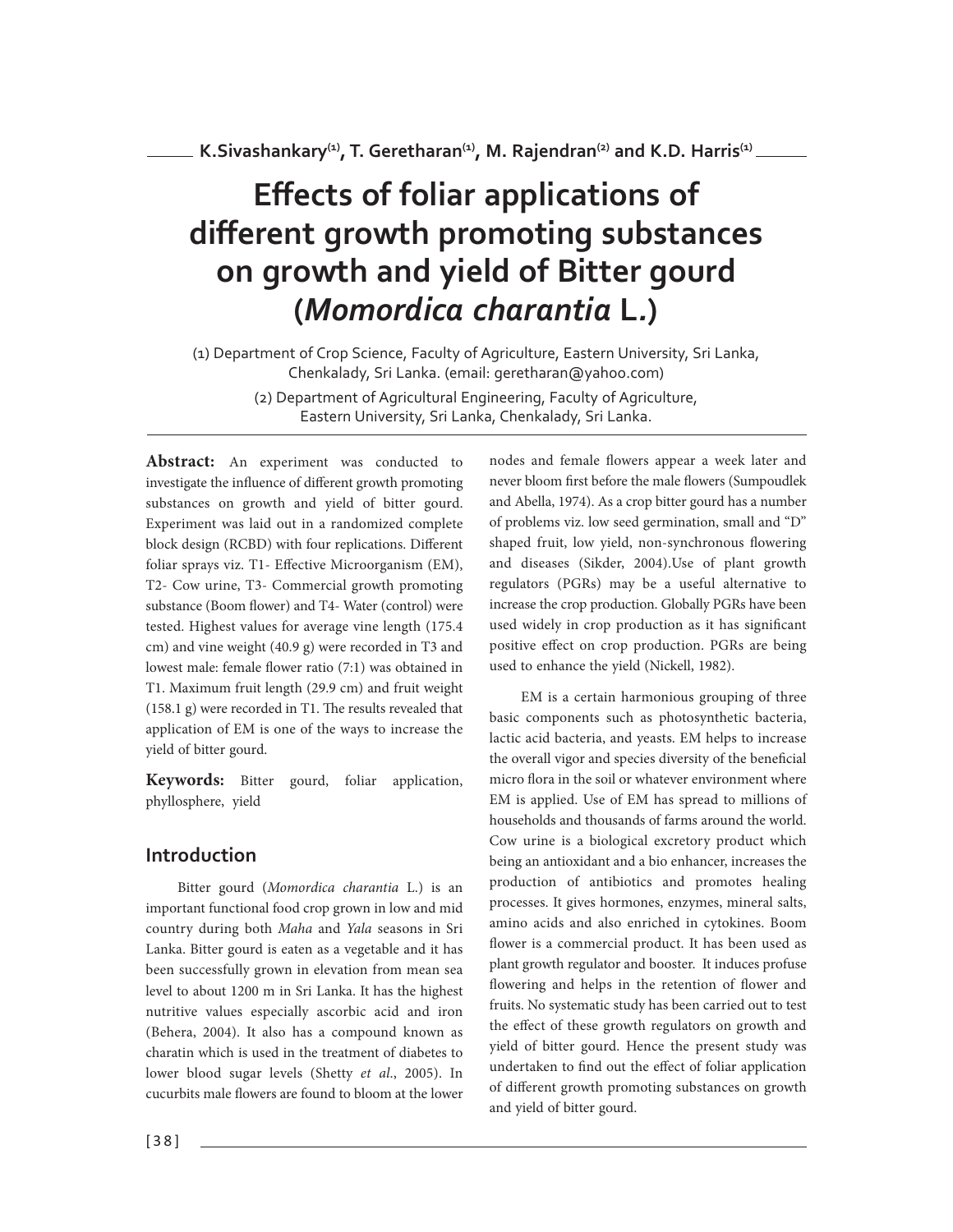## **Materials and Methods**

The experiment was carried out at crop farm, Eastern University, Sri Lanka. The field is located in the latitude of  $7^{\circ}$  43' N and the longitude of  $81^{\circ}$  42' E. It belongs to the agro- ecological region of low country dry zone in Sri Lanka. The mean annual rainfall ranges from 1400 mm to 1680 mm and temperature varies from  $30^{\circ}$  to  $32^{\circ}$  C. The soil type is sandy regosol. The bitter gourd (Momordica charantia L.) variety Thirunelveli white was planted. The experiment was laid out in a randomized complete block design (RCBD) and treatments were replicated four times. Plants were raised in a pandal system, having  $2.5m \times$ 1.5m dimensions. Foliar sprays used viz. EM (T1), cow urine (T2), boom flower (T3) and water as control (T4). All the foliar solutions were diluted 10 times. Diluted EM, cow urine, boom flower and water (control) were applied at 30 and 60 days after planting (DAP). Fertilizers such as Urea, Triple Superphosphate and Muriate of Potash were applied at the rate of 225, 200 and 180 kg/ha respectively. All other management practices were done as recommended by the department of agriculture. Five vines were selected randomly from each plant at 45 DAP for the measurements of vine length and fresh weight of vine. The fruits were picked at 5 days interval. The parameters such as average length of vine, dry weight of vine, male: female flower ratio, length and fresh weight of fruits were measured. Data were analyzed by using SAS version 9.1 and treatment comparisons were performed by using Turkey's test at 5% significant level.

## **Results and Discussion**

#### **Length and weight of vine**

Application of different foliar sprays had a significant ( $p<0.05$ ) influence on average vine length and weight (Tab.1). Boom flower application produced highest vine length and weight of 175.4 cm and 40.9 g respectively compared to control (127.5 cm and 17.4 g respectively). Plant height increment was due to cell division, cell expansion and cell elongation. EM could significantly enhance the growth, yield and quality of crops (Higa and Wididana, 1991). EM treatment of Le Conte pear tree had significantly increased the vegetative growth, the number of current shoot/main

**K.Sivashankary, T. Geretharan, M. Rajendran and K.D. Harris**  Growth promoting substances on growth and yield of bitter gourd

branch, shoot length and diameter and leaf area (Abd-E1-Messeih et al., 2005). Commercial Boom flower consists of 2.2 % (w/v) of nitrogen. Boom flower has been used in crop production as energizer and yield booster. Application of boom flower quickly enters into the plant and changes the bio chemical pathways of plant to uptake more nutrient from the soil. It could be attributed to higher values of vine length and weight.

## Tab.1: Effect of different growth promoting **substances on average vine length and** weight of bitter gourd

|                | Treatmen Length of vine (cm) Weight of vine (g) |                   |
|----------------|-------------------------------------------------|-------------------|
| ts             |                                                 |                   |
| T1             | 144.1 $c$                                       | 30.5 <sup>b</sup> |
| T <sub>2</sub> | 152.6 <sup>b</sup>                              | 34.7 <sup>b</sup> |
| T <sub>3</sub> | 175.4a                                          | 40.9 <sup>a</sup> |
| T <sub>4</sub> | 127.5c                                          | 17.4c             |
| F-test         | $\ast$                                          | $\star$           |

**\*=** Significant at 5% level of probability**.** Mean values in a column having the dissimilar letters indicate significant differences at 5% level.

#### **Length and weight of fruits**

Application of EM, Cow urine and Boom flower had effect on length and weight of fruit compared to control treatment (Tab.2). Significant (p<0.05) increase in fruit length and weight was observed in EM application compared to other treatments. Application of EM had produced highest fruit length (29.9 cm) and fruit weight (158 g) than other treatments. Shortest length (12.4 cm) and lowest weight of fruit (65.7 g) were obtained in control (Tab.2).

### Tab.2: Effect of different growth promoting **substances on average fruit length and** weight of bitter gourd

| ts             | Treatmen Length of fruit (cm) Weight of fruit (g) |                   |
|----------------|---------------------------------------------------|-------------------|
| T1             | 29.9a                                             | 158.1a            |
| T <sub>2</sub> | 17.1 <sup>b</sup>                                 | 97.3 <sup>b</sup> |
| T <sub>3</sub> | 14.5c                                             | 86.4c             |
| T <sub>4</sub> | 12.4 <sup>d</sup>                                 | 65.7d             |
| F-test         | $\star$                                           | $\star$           |

**\*=** Significant at 5% level of probability**.** Mean values in a column having the dissimilar letters indicate significant differences at 5% level.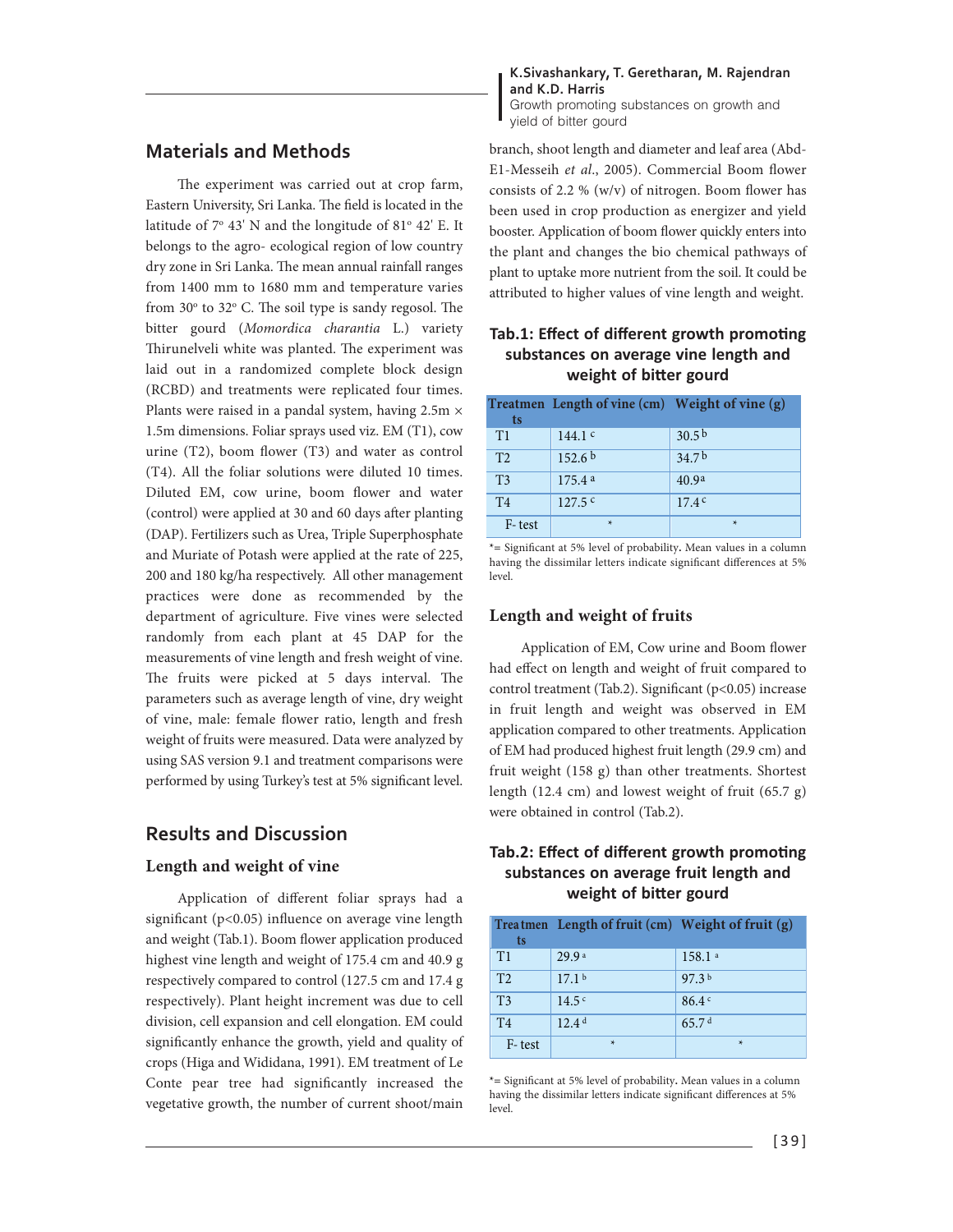**Proceedings of the Third International Symposium,** SEUSL: 6-7 July 2013, Oluvil, Sri Lanka

Auxins and a number of plant growth regulators are known to cause physiological modifications in plants mainly on flowering behavior, sex ratio, increased fruit set, enlargement and development of fruits, and source-sink relation. Growth regulators bring certain changes in metabolism during fruit and seed development. This might have caused greater accumulation of food reserves resulting in higher yield (Gedam et al., 1998; Rafeekher et al., 2002). Foliar application of N-fixing microorganisms to the phyllosphere of crop plants markedly increased their yield (Sen Gupta et al., 1982a; Sen Gupta et al., 1982b).

# **Male: female flower ratio**

Influence of different growth promoting substances on male: female flower ratio is given in fig.1. The ratio was lower when the plants were treated with EM spray (7:1) and followed by plants treated with boom flower (8:1). The highest ratio (20:1) was recorded in control treatment.





Application of growth promoting substances had influenced on the ratio of male and female flowers. Application of EM improves crop growth and yield by increasing photosynthesis, producing bioactive substances such as hormones and enzymes, controlling soil diseases and accelerating decomposition of lignin materials in the soil (Higa, 2000). Iwahori et al. (1970) reported that several growth regulators such as ethrel ethylene had enhanced female sex expression in cucurbits. Surendranath and Rao (1981) stated that the ratio of male and female flowers is determined by a balance of auxin and gibberellin; the balance in favour of auxin resulting in the formation of female and the

latter of male flowers. It is suggested that certain microorganisms in EM culture including photosynthetic bacteria and N-fixing bacteria can enhance the plants' photosynthetic rate and efficiency, and N-fixing capacity as well (Pati and Chandra, 1981).

# **Conclusion**

From the results, it is suggested that boom flower spray had significant effect on length and weight of the vine. Though, application of EM markedly increased the fruit weight and number of female flower compared to other growth promoting substances. These benefits may be achieved via changes in metabolisms during fruit setting and development. However, further studies are needed in order to confirm the effect of application of EM solution on bitter gourd.

# **References**

- Abd-E1-Messeih,W., Elseginy, M. and Kabeel, H. (2005). Effect of EM biostimulant on growth and fruiting of Le Conte pear tree in newly reclaimed area. Alexandria Science Exchange Journal, 26 (2): 121-128.
- Behera,T. K. (2004). Heterosis in bitter gourd. Journal of New Seeds, 6: 217-222.
- Gedam, V. M., Patil, R. B., Suryawanshi, Y. B and Mate, S. N. (1998). Effect of plant growth regulators and boron on flowering, fruiting and seed yield in bitter gourd. Seed Research. 26: 97-100.
- Higa,T. and Wididana., G. N. (1991). Changes in the soil micro flora induced by Effective microorganisms. pp.153-162. In J.F. Parr, S.B. Hornick, and C.E. Whitman (ed.) Proceedings of the First International Conference on Kyusei Nature Farming. U.S. Department of Agriculture, Washington, D.C., USA.
- Higa, T. (2000).What is EM Technology? EM World Journal, 1: 1-6.
- Iwahori, S. J., Lyons, J. M. and Smith, O.E. (1970). Sex expression in cucumber plants as affected by 2-